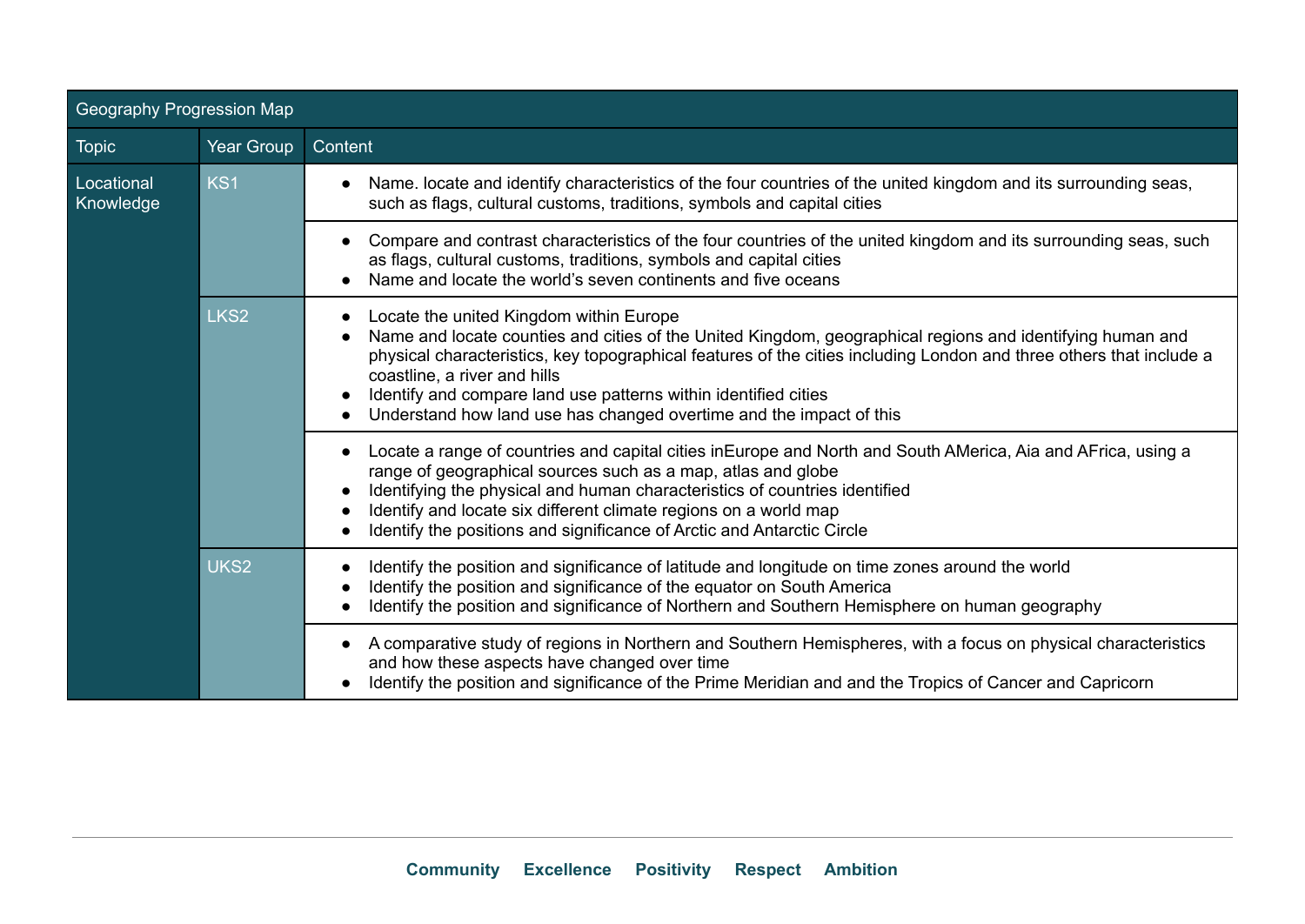| <b>Geography Progression Map</b> |                  |                                                                                                                                                                                                                              |  |  |  |  |
|----------------------------------|------------------|------------------------------------------------------------------------------------------------------------------------------------------------------------------------------------------------------------------------------|--|--|--|--|
| <b>Topic</b>                     | Year Group       | Content                                                                                                                                                                                                                      |  |  |  |  |
| Place<br>Knowledge               | KS <sub>1</sub>  | Understand geographical similarities and differences through studying the human and physical geography of the<br>$\bullet$<br>local and other area in the United Kingdom                                                     |  |  |  |  |
|                                  |                  | Understand geographical similarities and differences through studying the human and physical geography of the<br>$\bullet$<br>United Kingdom and a contrasting non-European country                                          |  |  |  |  |
|                                  | LKS <sub>2</sub> |                                                                                                                                                                                                                              |  |  |  |  |
|                                  |                  | Understand geographical similarities and differences through studying the human and physical geography of the<br>$\bullet$<br>United Kingdom and two contrasting countries from Europe, Asia, Africa and North/South America |  |  |  |  |
|                                  | UKS <sub>2</sub> | Understand geographical similarities and differences through studying the human and physical geography of the<br>$\bullet$<br>United Kingdom and two contrasting countries in or beyond Europe and North/South America       |  |  |  |  |
|                                  |                  | Understand geographical similarities and differences through locational comparative study<br>$\bullet$                                                                                                                       |  |  |  |  |

| Geography Progression Map          |                  |                                                                                                                                                                                                                                                                                                                                                                            |  |  |  |  |
|------------------------------------|------------------|----------------------------------------------------------------------------------------------------------------------------------------------------------------------------------------------------------------------------------------------------------------------------------------------------------------------------------------------------------------------------|--|--|--|--|
| <b>Topic</b>                       | Year Group       | Content                                                                                                                                                                                                                                                                                                                                                                    |  |  |  |  |
| Human and<br>Physical<br>Geography | KS1              | Identify and observe seasonal changes and daily weather patterns in the United Kingdom<br>Identify key physical features including: beach, cliff, coast, forest, hill, mountain, sea, ocean, river, soil, valley,<br>vegetation<br>Identify key human features including; city, town, village, factory, farm, house, office, port, harbour, playground,<br>school and shop |  |  |  |  |
|                                    |                  | Record and compare seasonal changes and daily weather patterns in the United Kingdom<br>$\bullet$<br>Identify and understand the significance of the Equator on the world climate including North and South Pole<br>$\bullet$<br>compare and contrast key physical and human features of two contrasting areas                                                             |  |  |  |  |
|                                    | LKS <sub>2</sub> | describe and understand key aspects of rivers, including formation, features of a river karma impact on human<br>geography and sustainability                                                                                                                                                                                                                              |  |  |  |  |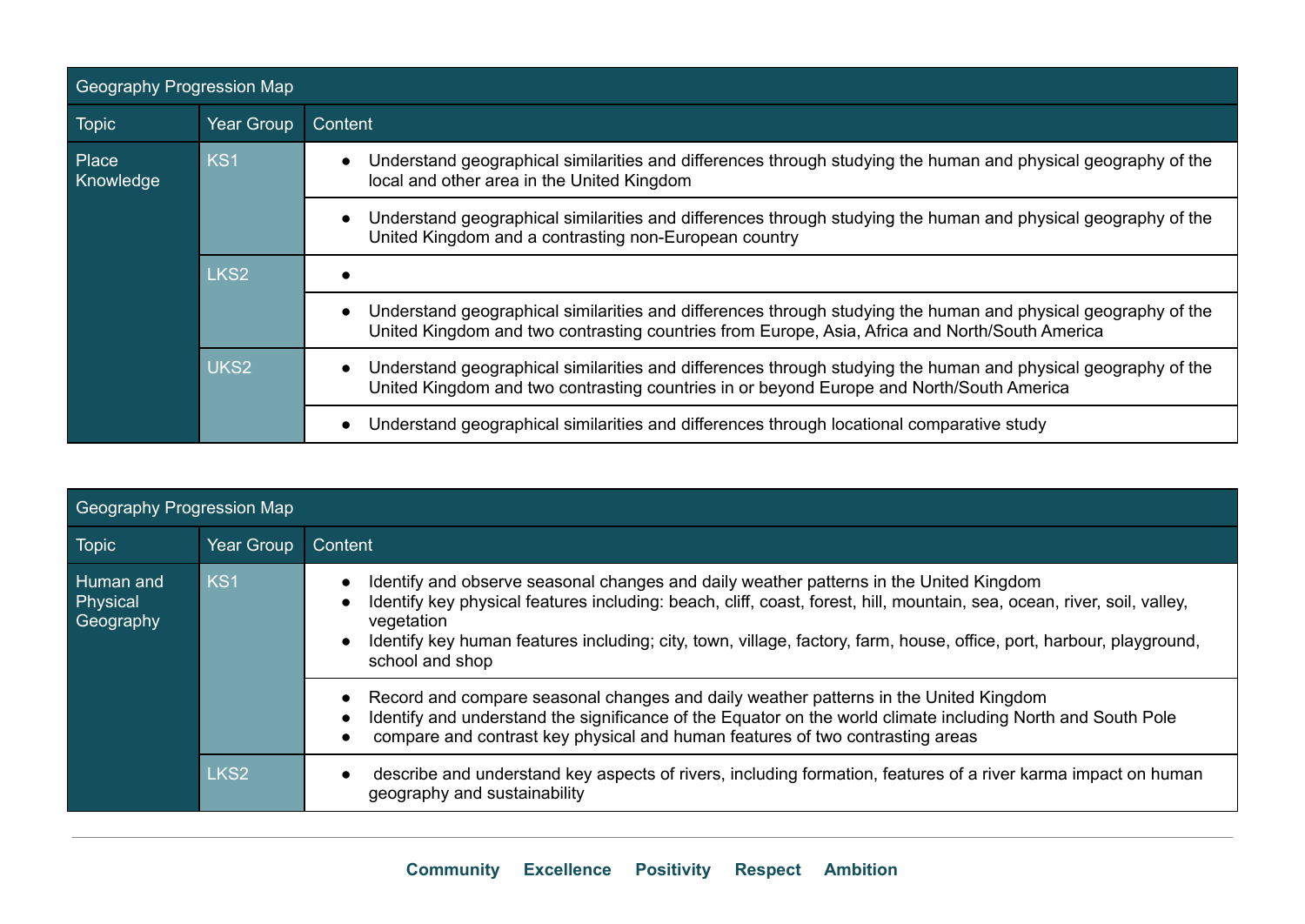|                  | describe and understand key aspects of climate zones, biomes and vegetation belts including tundra, desert,<br>tropical rainforest, Savannah, temperate Forest, grassland and taiga<br>consider how physical geography impacts on land use, trade links, economic activity and types of Settlement<br>describe and understand key features of natural disasters              |
|------------------|------------------------------------------------------------------------------------------------------------------------------------------------------------------------------------------------------------------------------------------------------------------------------------------------------------------------------------------------------------------------------|
| UKS <sub>2</sub> | describe and understand key aspects of the water cycle and the impact on human geography through distribution<br>of natural resources and natural disasters                                                                                                                                                                                                                  |
|                  | in-depth location of study to understand the significance of the human activity on physical geography<br>consider the probable future and possible future if things remain unchanged<br>create potential solutions for a preferred future<br>identify how physical geography impacts on the distribution of other natural resources such as oil, comma, food<br>and minerals |

| Geography Progression Map                    |                  |                                                                                                                                                                                                                                                                                                                                                                                                                                                                                                                       |  |  |  |  |
|----------------------------------------------|------------------|-----------------------------------------------------------------------------------------------------------------------------------------------------------------------------------------------------------------------------------------------------------------------------------------------------------------------------------------------------------------------------------------------------------------------------------------------------------------------------------------------------------------------|--|--|--|--|
| <b>Topic</b>                                 | Year Group       | Content                                                                                                                                                                                                                                                                                                                                                                                                                                                                                                               |  |  |  |  |
| Geographical<br>Skills &<br><b>Fieldwork</b> | KS <sub>1</sub>  | Use simple locational and directional language such as near, far app, left, right, forwards and backwards to<br>$\bullet$<br>describe the location of features and Routes on a map<br>use aerial photographs and maps with basic symbols to recognise landmarks of the local area such as<br>schools, shops and parks<br>use simple fieldwork and observational skills to study the geographical features of their school and the local area,<br>$\bullet$<br>identifying the human and physical geography            |  |  |  |  |
|                                              |                  | used simple compass Direction such as North, south, east and west to describe the location of features and<br>$\bullet$<br>Routes on a map<br>use aerial photographs to devise a simple map and construct basic symbols in a key to recognise landmarks of<br>the local area such as schools, shops and parks<br>you simple fieldwork and observational skills to compare the geography of their school and the local area with<br>$\bullet$<br>another familiar to them, identifying the human and physical features |  |  |  |  |
|                                              | LKS <sub>2</sub> | use the eight points of a compass to describe the location on knowledge of the United Kingdom and the wider<br>world<br>use maps, atlases and Globes to locate countries and features studied                                                                                                                                                                                                                                                                                                                         |  |  |  |  |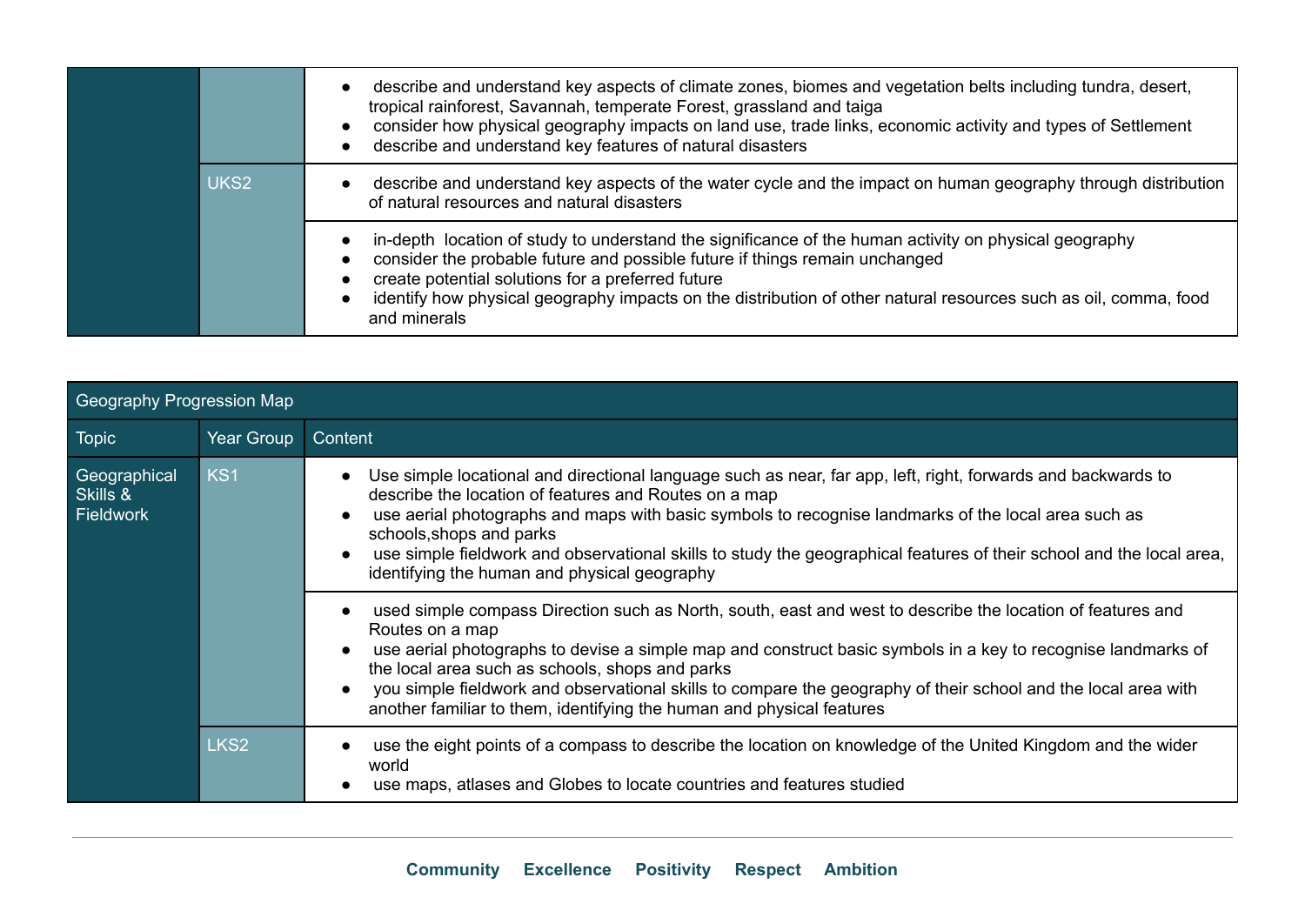|                  | use four figure grid references to describe the location or knowledge of the United Kingdom and the wider world<br>use maps, atlases and clothes to locate countries and describe features studied                                                                                                                                                                      |
|------------------|-------------------------------------------------------------------------------------------------------------------------------------------------------------------------------------------------------------------------------------------------------------------------------------------------------------------------------------------------------------------------|
| UKS <sub>2</sub> | use 6-figure grid references to build locational knowledge of the United Kingdom and the wider world<br>use fieldwork to observe, measure and record the human and physical features in the local area using a range of<br>methods, such as sketch maps, plans and graphs<br>use maps, atlases and Globes to locate countries and describe and compare features studied |
|                  | used fieldwork to observe, measure, record and present the human and physical features of an area using digital<br><b>Technologies</b><br>use maps, digital maps, atlases and Globes to locate countries and describe and compare features studied                                                                                                                      |

| Geography Progression Map      |                  |                                                                                                                                                                                                                                                                                                                                                                                                   |  |  |  |  |
|--------------------------------|------------------|---------------------------------------------------------------------------------------------------------------------------------------------------------------------------------------------------------------------------------------------------------------------------------------------------------------------------------------------------------------------------------------------------|--|--|--|--|
| <b>Topic</b>                   | Year Group       | Content                                                                                                                                                                                                                                                                                                                                                                                           |  |  |  |  |
| Geographical<br><b>Enquiry</b> | KS <sub>1</sub>  | explain where they live and describe some of the physical features<br>Identify what they like and don't like about their locality and give reasons why<br>answer some questions using different geographical resources<br>ask irrelevant geographical questions using a range of sources provided<br>show empathy towards a geographical event or issue and explain the impact on people or place |  |  |  |  |
|                                |                  | labelled diagram of a photograph using some geographical vocabulary<br>describe a locality<br>identify key features of a locality by using a map<br>use a range of geographical evidence to make predictions<br>make comparisons between people and places and explain their reasons                                                                                                              |  |  |  |  |
|                                | LKS <sub>2</sub> | Select geographical vocabulary independently to describe and compare localities<br>identify that localities may have similar and different characteristics<br>using compare two maps explaining the purpose of each<br>make geographical influences through variety of geographical sources<br>make links using prior knowledge and ask an answer geographical questions                          |  |  |  |  |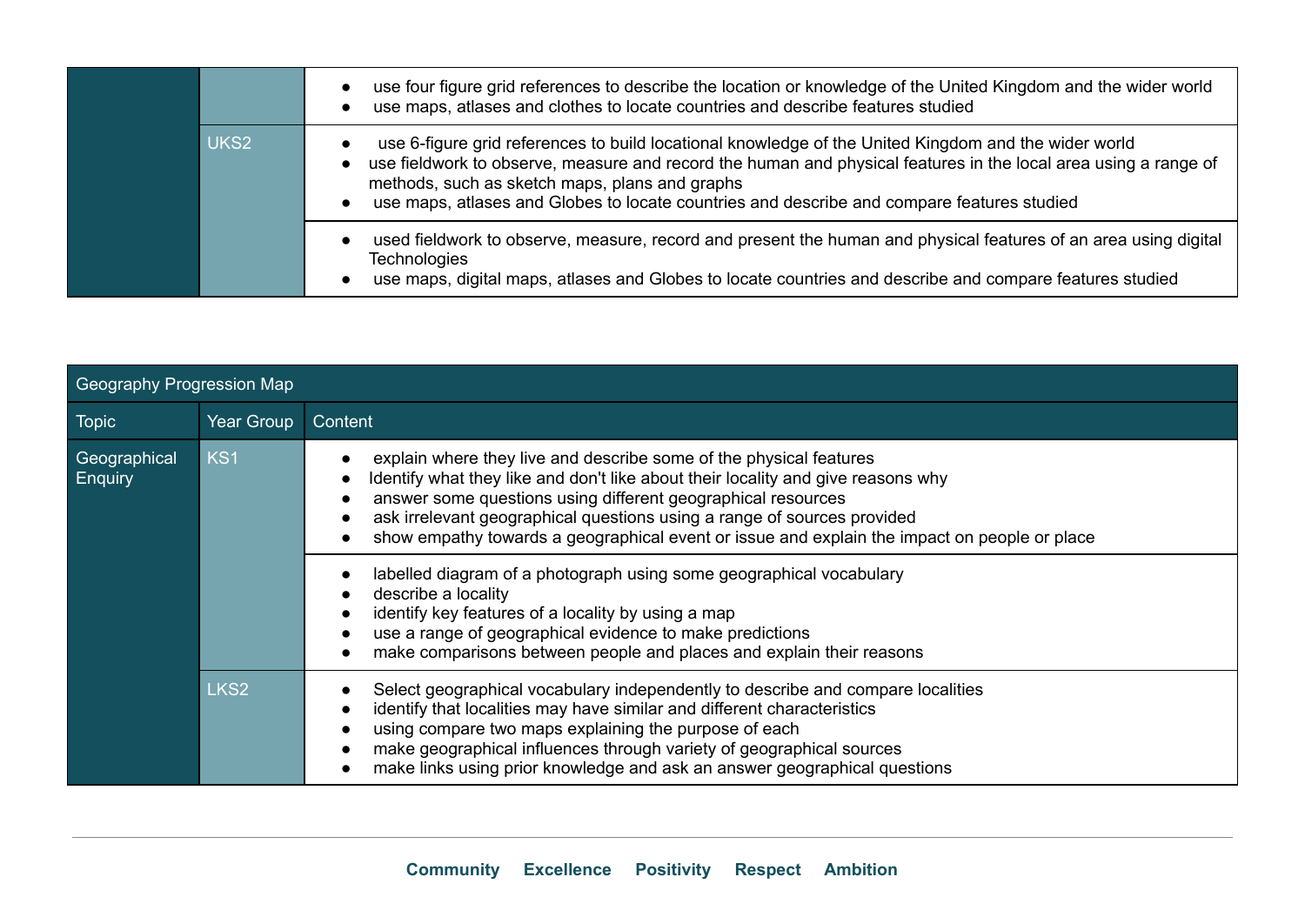|                  | explain how a locality is changed over time with reference to physical features and human features<br>$\bullet$<br>suggest different ways that locality could be changed and improved<br>$\bullet$<br>identify different views around a geographical issue and state their own view<br>$\bullet$<br>research and collect information about people and places and present it eg a report, a poster, a brochure<br>$\bullet$<br>ask questions, analyse a range of evidence and explain their findings based on a geographical source<br>$\bullet$<br>identify geographical patterns and make connections<br>$\bullet$                                                                                            |
|------------------|----------------------------------------------------------------------------------------------------------------------------------------------------------------------------------------------------------------------------------------------------------------------------------------------------------------------------------------------------------------------------------------------------------------------------------------------------------------------------------------------------------------------------------------------------------------------------------------------------------------------------------------------------------------------------------------------------------------|
| UKS <sub>2</sub> | identify the links between human and physical geography<br>$\bullet$<br>make links between their own geographical location and other localities (local, national, global) with reference to<br>$\bullet$<br>human, physical and economical features<br>explain views in relation to environmental change and geographical issues and compare these with the views of<br>others<br>pose a geographical hypothesis using various sources to draw a conclusion<br>rank geographical information in order of importance, justifying their viewpoints and adapt thinking as new<br>geographical information arises<br>evaluate geographical information/sources and draw appropriate conclusions                    |
|                  | explain the links between human and physical geographical processes and how these may affect the future<br>$\bullet$<br>explain the range of geographical processes and the effects on people and places<br>make careful measurements (EG: rainfall, population, temperature, c-level) and input them into appropriate form<br>$\bullet$<br>(EG: table, tally, graph)<br>Present their research for self-selected representations EG reports, leaflets, drama,, multimedia<br>$\bullet$<br>collect statistics about people and places from field work or research and analyse data looking for trends<br>$\bullet$<br>interpret other people's arguments for change, analysing and evaluating their viewpoints |